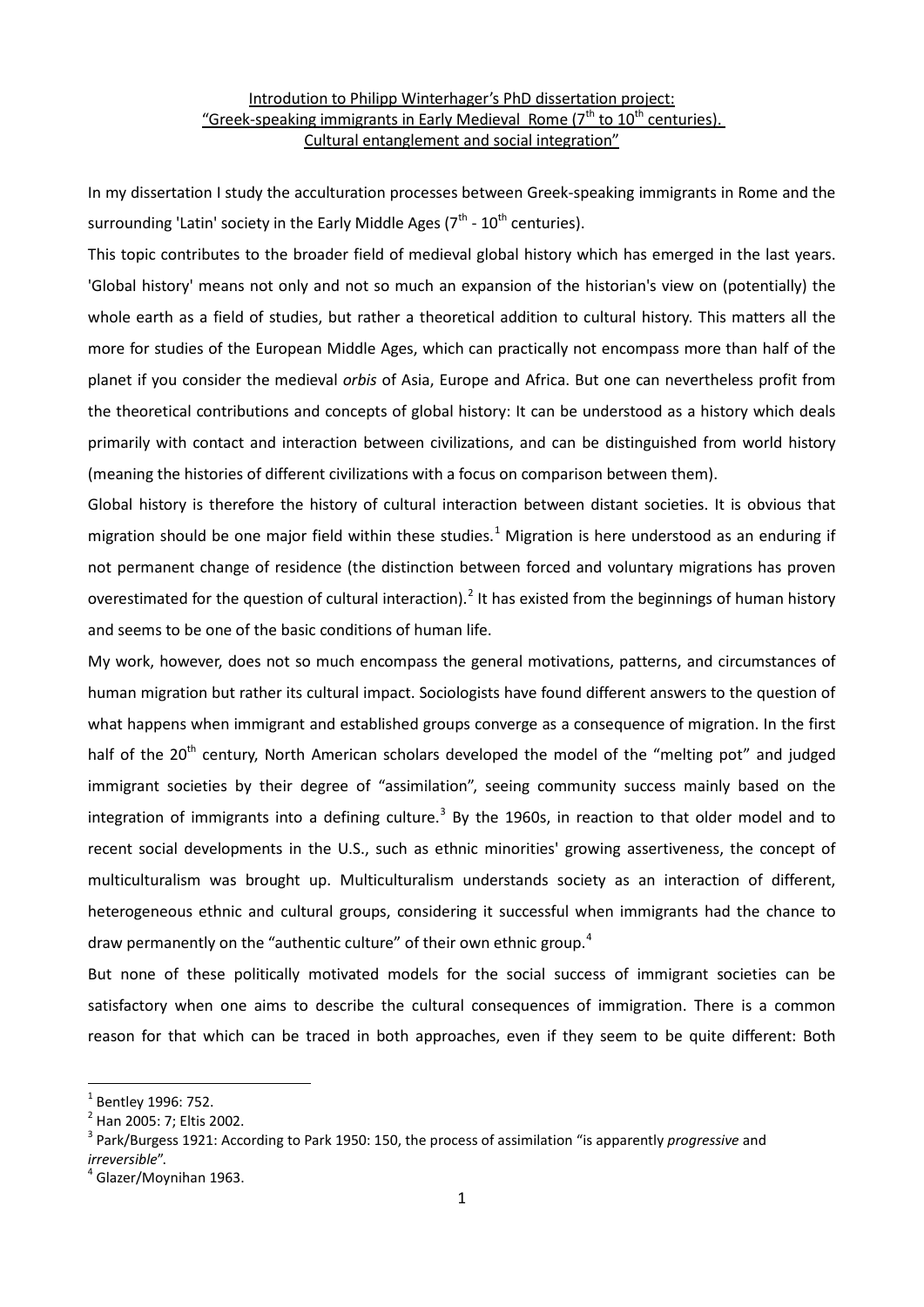consider 'cultures' clearly ascribable attributes to individuals and their social groups, attributes that make the group homogeneous within itself and distinct from others.<sup>[5](#page-1-0)</sup> This understanding of 'cultures' as homogeneous units (which basically derives from an 18<sup>th</sup> -century ideal of nation states, like Herder's) is more and more regarded as disputable today. Both "assimilation" and "ethnic pluralism" obstruct our theoretical view on the actual processes of acculturation as consequences of immigration. When considering migration a constant condition of human history, it becomes clear that 'cultures' are in constant exchange with each other – and have always been. Therefore, cultures as described by scholars have to be recognized as constructs; we instead have to think of permanent processes of entanglement, integration and disintegration between these cultural ideals of civilizations. Culture, then, is a sphere of human life and one that is only conceivable in permanent interaction with other individuals and, therefore, in change. It becomes doubtful how far we can talk about 'cultures' in plural at all; the character of culture is hybridity.

My dissertation contributes to the history of relationships between Latin Western Europe and Byzantium. Such research runs the risk of arguing circularly and of merely corroborating its own premises if it draws on traditional boundaries (state, nation, religion etc.) as supposition for the description and explanation of cultural contacts. However, if one aims to regard migration and contacts between Latin Europe and Byzantium as part of the aforementioned transcultural interaction of societies, groups and individuals, such simplifying concepts of 'cultures' have to be scrutinized critically. According to the claim of "Dynamic Middle Ages", these interactions have to be studied with respect to the potential, modes, and constraints of acculturation.

The cultural history of Early Medieval Greek-speaking immigrants in Rome seems an appropriate field for such studies. From the 6<sup>th</sup> through the 9<sup>th</sup> centuries, continuous immigration from Greece, Asia Minor and the Levant to Rome can be found following the Byzantine *reconquista* of Italy (until 552) that led soldiers and officials into the province, the Arab conquest of larger parts of the empire from the 630s on, and dogmatic affairs like the disputes on monotheletism and iconoclasm. These different factors led to the establishment in Rome of a military official ruling class and especially the accommodation of several Greekspeaking monastic communities. The fact that their houses could recruit novices well into the  $9<sup>th</sup>$  centurv shows that also a lay 'Greek' community of the city, albeit hardly quantifiable, existed there over the centuries, with ongoing immigration of both laymen and clerics.

These immigrations have been studied on various occasions, implicitly as part of the institutional, political, and social history of Byzantine Italy<sup>[6](#page-1-1)</sup> as well as explicitly as parts of social and church history<sup>[7](#page-1-2)</sup>. Only recently has one scholar (A. Ekonomou) tried to address the cultural history of a part of these migrations. But the

<span id="page-1-0"></span><sup>5</sup> Sökefeld 2007: 45f.

<span id="page-1-1"></span> $<sup>6</sup>$  Diehl 1888. Hartmann 1889: Brown 1984.</sup>

<span id="page-1-2"></span> $<sup>7</sup>$  Sansterre 1983.</sup>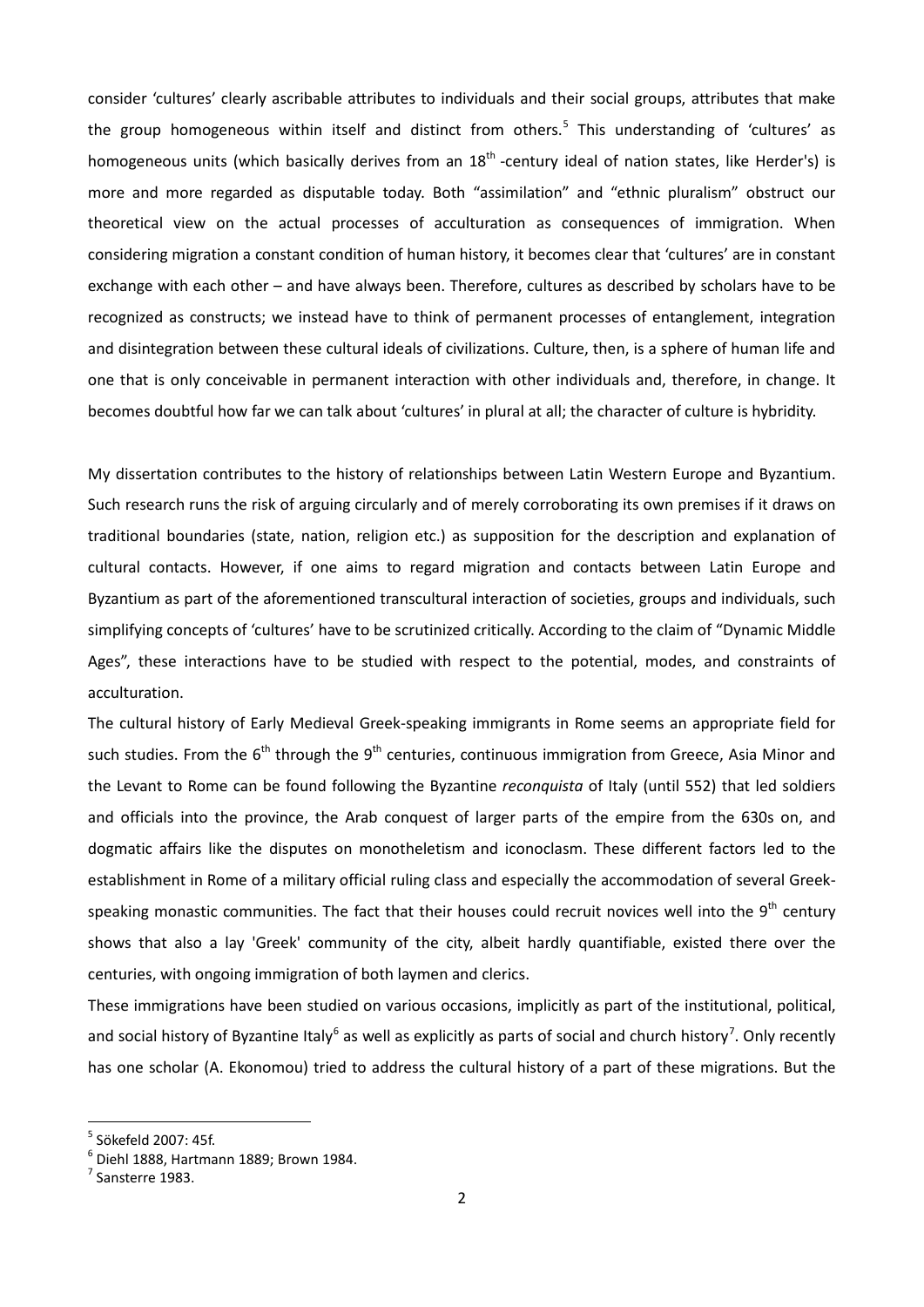cultural impact of Byzantine immigration has in all these works been described quite schematically. Often one gets the impression that scholars have been content with stating the coincidence of the presence of a Greek-speaking population and the emergence of 'typically byzantine' cultural phenomena (liturgical, literary, artistic) in Rome. In addition, traditional scholarship seems to implicitly assume cultural levels with distinguishing lower from higher 'levels' which constrains the examination of the actual ways of acculturation.<sup>[8](#page-2-0)</sup>

Our view on the cultural outcome of immigration from the Greek-speaking East to Rome therefore needs refinement and widening. I see two major points for such an adjustment that I seek to address in my work:

1. According to the aforementioned thoughts on the hybrid character of culture, the history of contacts between Byzantium and Latin Europe needs to be 'dynamized'. As a consequence we should distance ourselves from terms like 'cultural level' as well as essentialist attributions ascribing 'Latin' or 'Greek character' to individuals or groups. In contrast, we should look at hybrid transitions between alleged 'cultures'. What follows inevitably is a regard to the reciprocity of cultural influences between immigrants and the surrounding societies. Both points are closely interrelated: It is necessary to get over the schematic supposition of 'cultures'; instead, one has to look at social interworking both within and between these supposed groups to open a view for hybrid forms of culture. Under what conditions, in which social positions did immigrants come in contact with the surrounding society? Which forms of contact, which media of hybridization can be found?

2. A "dynamization" seems necessary at a second point, too, insofar as a diachronic deepening is needed in the image we have from immigrants and their descendants. Until now it seems that scholars are satisfied with stating quite simply the coincidence of epochs in political or church history (Byzantine rule in Italy; dogmatic disputes) and the coming to Rome of Greek-speaking immigrants, and it seems to be 'state of the art' that immigrants disappeared soon after the middle of the  $9<sup>th</sup>$  century. But we can learn from modern sociology about the more complex nature of immigrants' integration into societies, which differs greatly between generations. For example, an "ethnic crisis"<sup>[9](#page-2-1)</sup> (meaning a phase of cultural realignment) of today's lower class immigrants can often be found in the third generation, whereas the second and also later generations seem much more integrated. Higher class immigrants' children seem less frequently affected by this crisis.<sup>[10](#page-2-2)</sup> Can such or similar effects be observed in our case of medieval migration? What happens to immigrants and their descendants after the last larger wave of immigration? And how far can generational concepts be applied to monastic communities?

The task of addressing these questions to the Greek immigration to Early Medieval Rome seems to me

<span id="page-2-0"></span><sup>&</sup>lt;sup>8</sup> Cf. Sansterre 1983: 198: "Dans l'ensemble, leur niveau culturel (i.e. of Rome's Greek-speaking monks) restait sans doute supérieur à celui des Romains."

<span id="page-2-1"></span><sup>&</sup>lt;sup>9</sup> Steinberg 1989.

<span id="page-2-2"></span><sup>10</sup> Portes/Rumbaut 2001: 281-284.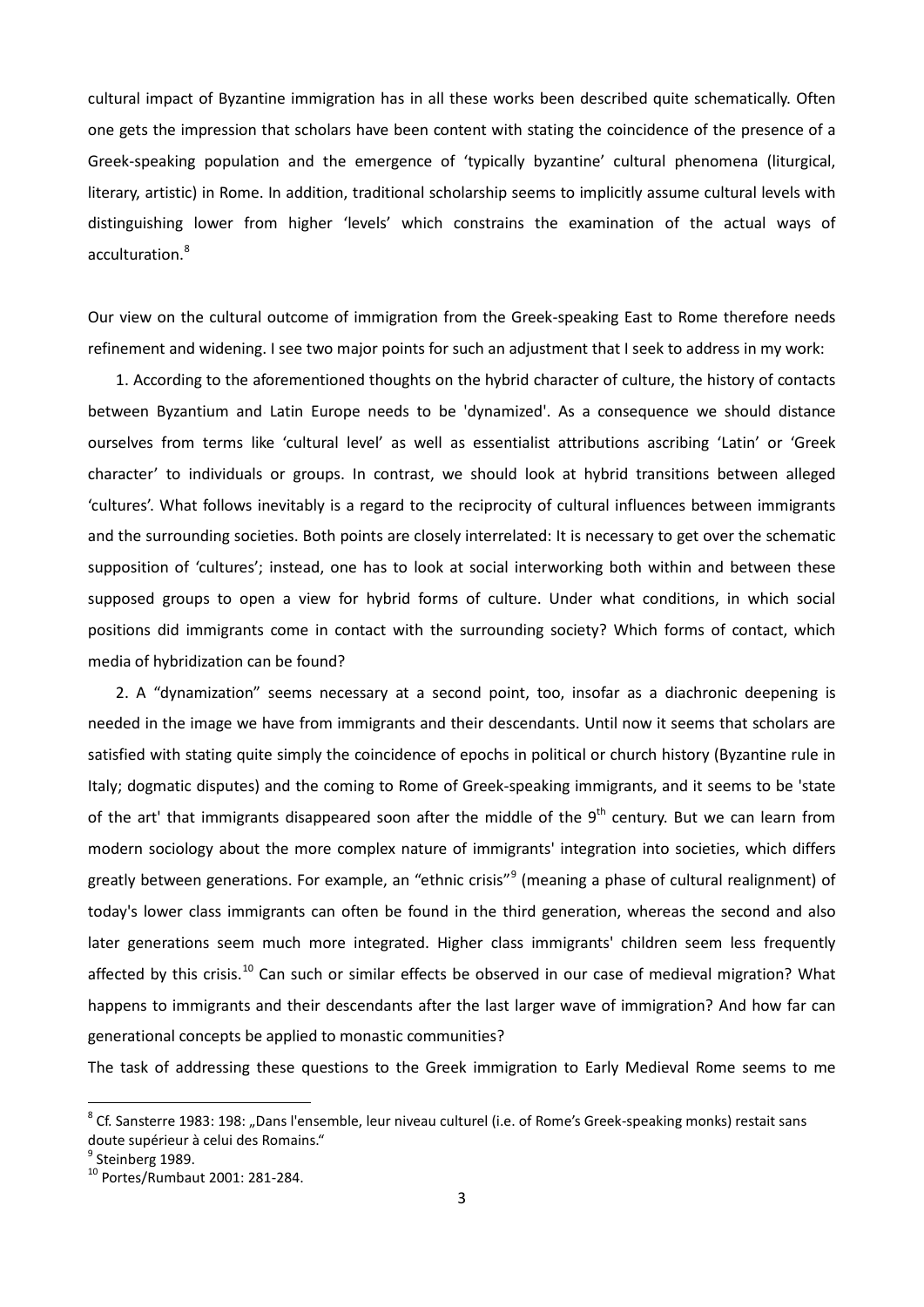worthwhile and promising, as it may help us to refine our view on medieval migrations and to deepen our understanding of the social and cultural processes that accompany the accommodation of immigrants. For that purpose, I would like to study Roman lay and clerical groups of Eastern origin in three successive periods:

My first phase will be the period of about the century between 650 and 750 AD. In this period we find the foundations of the first 'Greek' monasteries in the city as well as the pontificates of the so-called 'Greek' popes from Theodor I. (642-649) to Zachary (741-752). It is a phase in which Rome still belongs to the Empire and is more or less under control of the Exarchate of Ravenna (until 751) while at the same time it sees Rome detaching itself more and more from Byzantium, with the popes becoming more powerful rulers of the city.<sup>[11](#page-3-0)</sup>

A second chapter will cover the time from c. 750 to c. 850 AD, when Byzantine supremacy over northern Italy is replaced by Frankish rule. From our sources we can see that the 'Greek' monasteries of Rome now become more prominent and are counted among the most prestigious ones of the city. This phase is also characterized by the immigration of new Easterners (monks above all) as a result of the Byzantine iconoclast crisis. Numerous translations of religious literature between Latin and Greek languages, including important Greek texts hitherto unknown to the West, are produced in Rome in this period. Then again, for example, the *diaconiae* originally staffed by Greek-speaking monks come to be attended by Latin clerics.<sup>[12](#page-3-1)</sup>

A third chapter will critically revise the thesis that 'Greek' immigrant culture ceased to exist after the end of the dogmatic disputes between Rome and Constantinople. With the above-mentioned questions in mind I will try to understand the integration of the 'last Greeks of Rome' in a diachronic perspective; I suppose that we should not talk of 'disappearance' but rather of gradual entanglement and acculturation between both Latin and Greek groups. This task seems particularly difficult but appealing because 'Greek' and 'Latin' groups cannot be distinguished in the sources at first glance soon after the middle of the  $9<sup>th</sup>$  century. Nevertheless one can find traces of preceding immigrant generations also by the second half of the century, for example in the rivaling noble parties of the city.<sup>[13](#page-3-2)</sup> This question has not been studied so far, obviously because of an inadequate image of 'Greek' and 'Latin' identities that has obstructed scholars' view on such processes of integration.

All these three phases have their own interior dynamics. Encompassing the aforementioned questions about social entanglement, cultural hybridization, and diachronic perspectives, these phases have to be studied separately, but when taken together they may also help us to understand the acculturation of Byzantine immigrants and the Roman society in the Early Middle Ages.

<span id="page-3-0"></span> $11$  On the first monasteries founded cf. Sansterre 1983: 9-31; on the ,Greek' popes cf. Ekonomou 2007; and on Byzantine rule over Rome: Bavant 1979.

<span id="page-3-1"></span> $^{12}$  On monastic communities: Geertman 1975, Sansterre 1983; Noble 1984; on translations: Noble 1985; on diaconiae: Hermes 1996.

<span id="page-3-2"></span><sup>&</sup>lt;sup>13</sup> Cf. Herbers 1996: 224-227.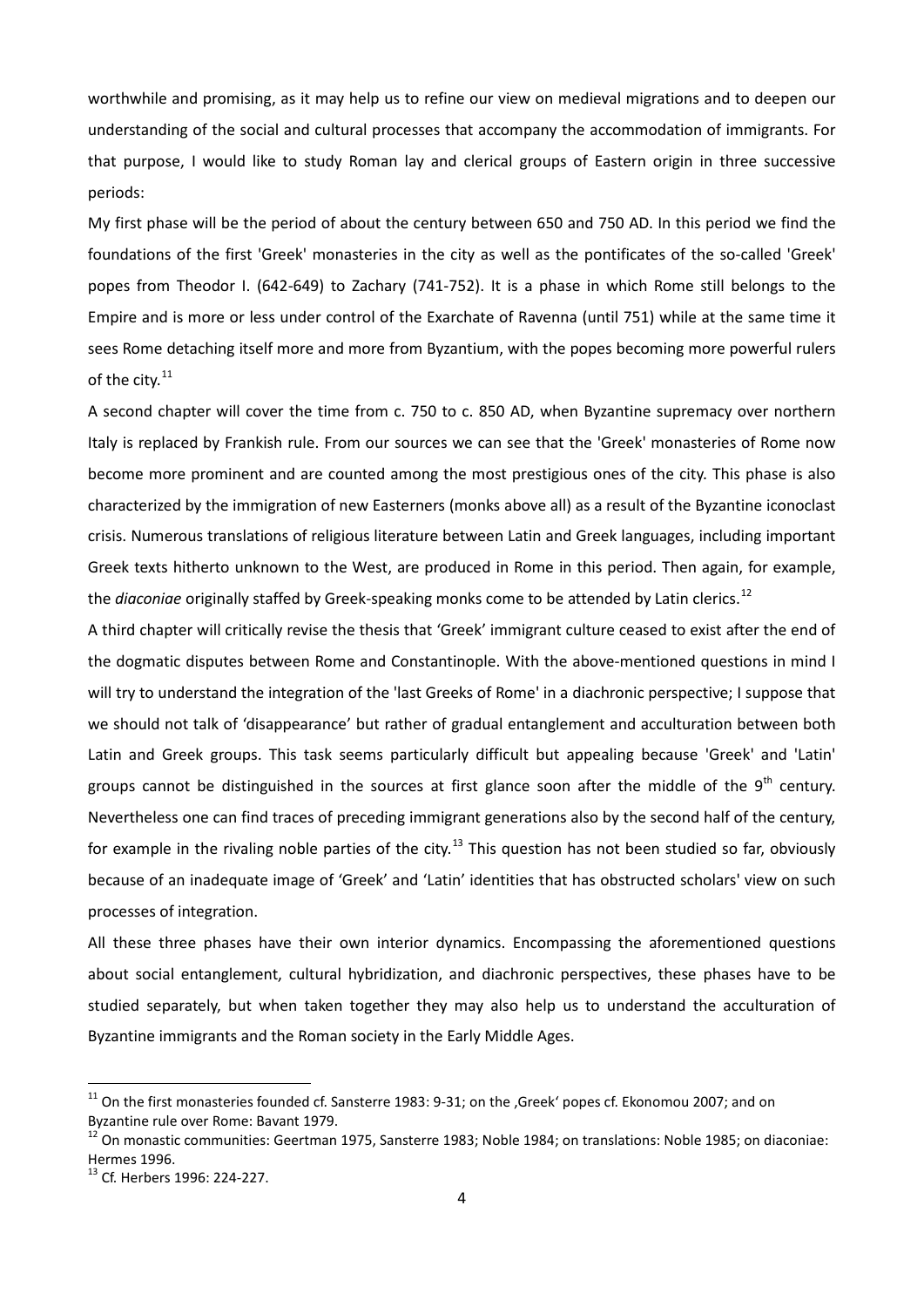I would now like to illustrate my general considerations, using the history of the monastery of SS Boniface and Alexius on the Aventine Hill as an example. This case demonstrates primarily three aspects: First, that different waves of immigration were not accidentally (locally and socially) connected to each other; second, that places of repeated accommodation of immigrants had a relatively high 'cross-cultural potential'; and third, why cross-cultural interaction (not only, but here, in the case of immigrants) is best described as social interaction.

The history of the SS Boniface and Alexius begins with an act of immigration. The church under discussion here was founded in the seventh century and dedicated to Saint Boniface of Tarsus in Kilika (Asia Minor). The saint is said to have been a migrant himself: According to the legendary Life of Boniface, he was born in Rome in the 3rd century AD and later went to Anatolia to collect relics of eastern saints. There, it is said, he suffered martyrdom under the emperor Galerius; his own relics were later brought back to his hometown. But, as Louis Duchesne has painstakingly proved, there had never been such a translation of relics from Tarsus to Rome<sup>[14](#page-4-0)</sup>: It was the legend of Boniface that created his alleged origin, not vice versa.

This legend was written in Greek and entered the Roman church in the  $6<sup>th</sup>$  or  $7<sup>th</sup>$  century, when many Greekspeaking immigrants came to the city (s. above). Our monastery's ostensibly Roman patron saint was thus really imported from the Greek Eastern Mediterranean; indeed, his legend was translated into Latin considerably later and then aligned to the new Roman circumstances of his cult. For example, the Latin version of Saint Boniface's Life already knows of the church on the Aventine, which the pre-7<sup>th</sup> century Greek Life obviously could not.

Again, the beginning was marked by the arrival of the Greek legend in Rome, and while texts and books seldom travel without men carrying them we have to address two questions raised by Duchesne's findings: Who brought the legend to Rome – which implies further: Who founded the church –, and under which circumstances, in which surrounding was it possible to establish the legend of Boniface in Rome and to apply the tradition of his cult to the city? I will not try to answer these questions fully here, but rather give some hints that help us to understand the context in which the new monastery and its patron saint are to be seen: A forged charter from the 10<sup>th</sup> century describes the monastery as situated "*in loco qui dicitur Balcerna*"[15.](#page-4-1) Several scholars have tried to explain this toponym as a reference to the former presence of a pagan temple to Jupiter-Baal-Dolichenus in the same place, but what seems more convincing to me is to understand it as an allusion to the *Blachaernae* district of Constantinople. However, as the 10<sup>th</sup> century monks themselves did not come from Constantinople, this place name must be older, maybe as old as the first church of Saint Boniface itself. But in fact, it is not the only Roman toponym of Eastern origin: Some 500 meters away lies the church of Santa Maria in Cosmedin, probably named after the *Kosmedion* square in

<span id="page-4-0"></span><sup>&</sup>lt;sup>14</sup> Cf. Duchesne 1890: 231-233.<br><sup>15</sup> Charter # 1 in Monaci 1904: 363.

<span id="page-4-1"></span>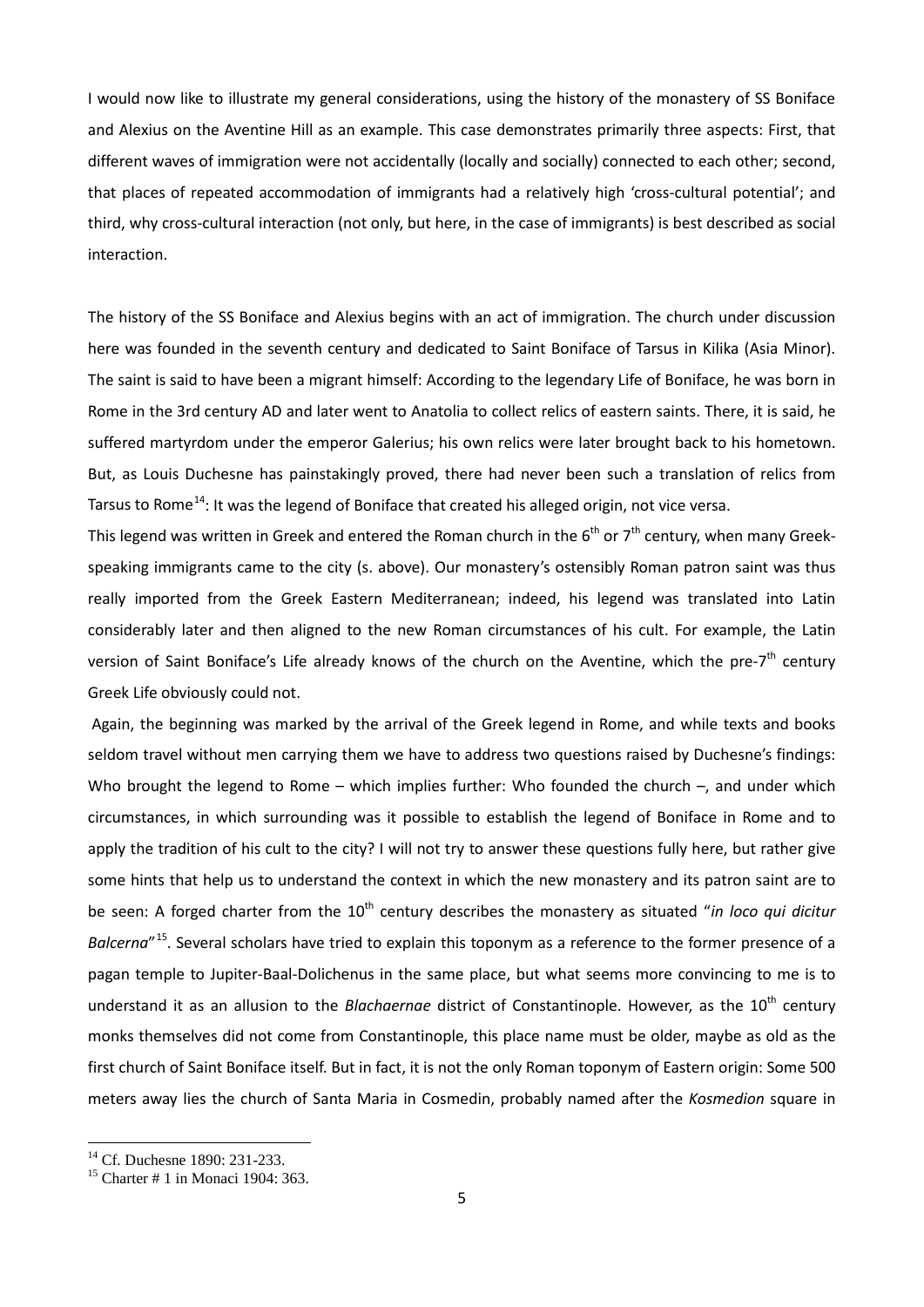Constantinople, while we know that this section of the banks of the Tiber was called "*ripa graeca*" or "*schola greaca*". Obviously, this was the Greek district of early medieval Rome, as it seems to have been in ancient times. Thus, the church of Saint Boniface was founded in the Greek quarter, a quarter in which shortly afterward several *diaconiae*, or charitable monasteries, of Eastern origin were established. Even S. Boniface itself later became a *monasterium diaconiae*. This is the context in which the church/monastery of S Boniface has to be seen in its first centuries. It will be a fruitful field of research to further elucidate and reconstruct this Greek quarter topographically as a network of churches, monasteries, and *diaconiae*, but also of workshops, trading posts and residential buildings; in a second step, then, it will be possible to study the cross-cultural interaction within it as well as between it and the surrounding city.

At the end of the  $10<sup>th</sup>$  century, Greek monasteries were mostly given to Latin communities, apparently because of the lack of further novices from Greek-speaking families; spiritual impulses were now coming from Gorze or Cluny rather than from Palestine or the Bosporus. Our monastery on the Aventine Hill, too, was affected by these general developments, according to Peter Damiani, who calls it "*basilicam sacerdotalibus pene offitiis destitutam*"[16.](#page-5-0) But this is a history of subsequent migrations, as I have mentioned above; and indeed, at the end of the  $10^{th}$  century – more precisely, in the fall of 977 – there was another migration of Easterners to the Aventine. It was then that the metropolitan Sergius of Damascus, already 70 years old at his arrival, came to Rome, surely not alone but accompanied by his entourage. We don't know for sure his reasons for seeking refuge in Rome – some assume anti-Melkite prosecutions after the Byzantine reconquest of Syria – , but these reasons were grave enough to make the elderly bishop leave his diocese. Obviously, he came with no other perspective than to stay in Rome for the rest of his days; indeed, he died four years later. Nonetheless, the outcome of his immigration is highly interesting and had long-term effects: Sergius had been granted by Benedict VII the almost abandoned church of Saint Boniface together with the buildings of the adjacent *diaconia*. Here he founded a monastery of Saint Benedict. This needs to be explained particularly, as the metropolitan and his men were certainly not observing the Benedictine rule. But a spectacular explanation is offered in Bruno of Querfurt, who wrote on the soon flourishing monastery: "*Graeci optimi veniunt, Latini similes veniunt. Superioribuis* […] *pius Basilius, inferioribus magnus Benedictus dux sive rex erat."*<sup>[17](#page-5-1)</sup> That means that at the end of the 10<sup>th</sup> century there were two communities – a Greek and a Latin one – in one house, under one abbot, but under two monastic rules. We'll have a look at the cross-cultural potential of this constellation in a moment.

But first, there is yet another innovation in this phase that was just as influential: the legend of Saint Alexius, to whom the church was now 'co-dedicated'. His Life is known in three different versions, a very early Syriac one, a Greek, and a Latin one, the latter being written in Rome only after Sergius' arrival. The

<span id="page-5-0"></span><sup>&</sup>lt;sup>16</sup> Die Briefe des Petrus Damiani, ed. K. Reindel, in: MGH Briefe d. dt. Kaiserzeit 4,2: 362. <sup>17</sup> Brunonis Vita S. Adalberti, ed. G. H. Pertz, in: MGH SS VI: 603.

<span id="page-5-1"></span>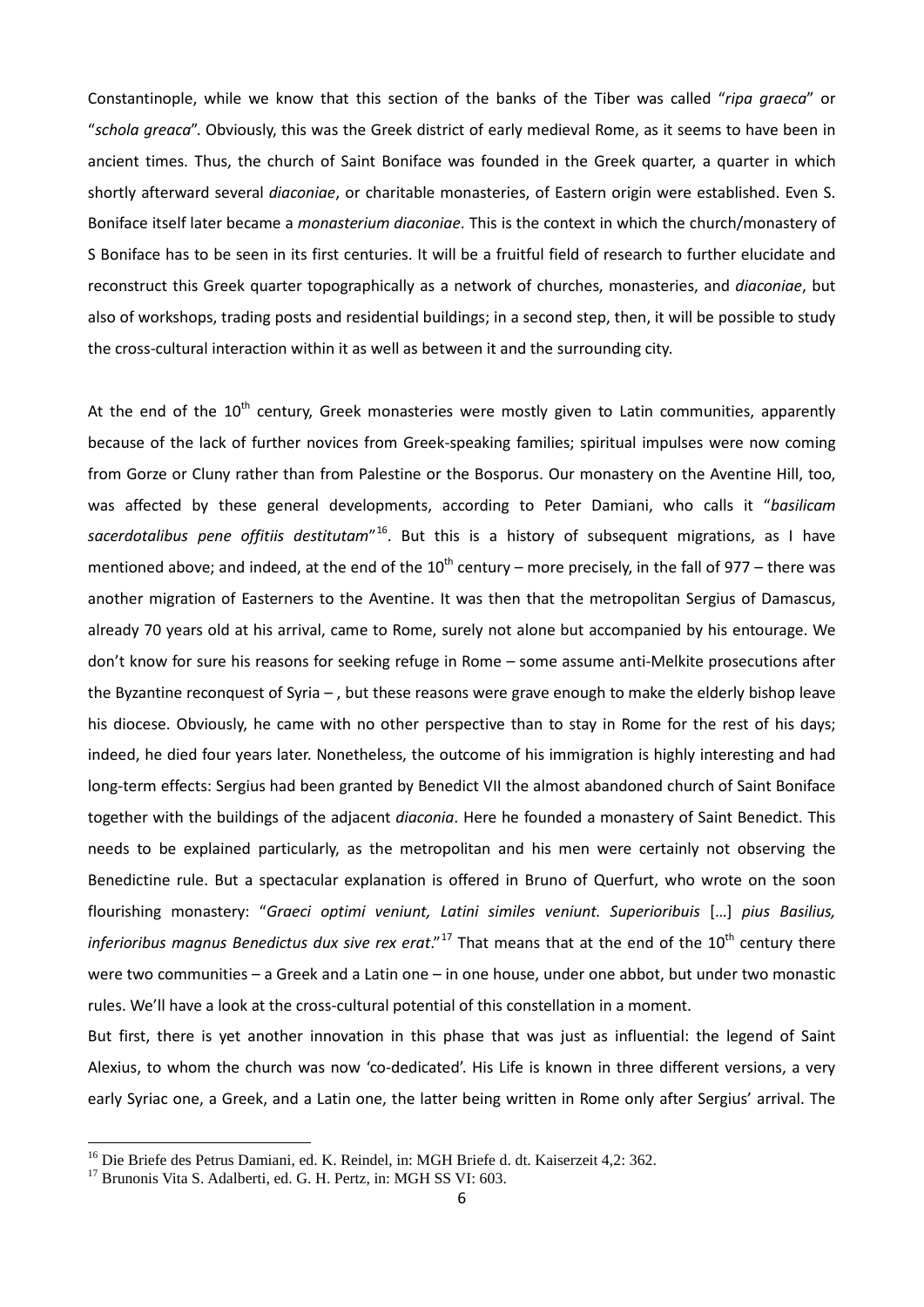saint, although born in Rome according to the legend, was unknown in the West until the metropolitan and his men arrived on the Aventine. Alexius is said to have left Rome for Edessa in the 4<sup>th</sup>/early 5<sup>th</sup> century and to have led his life there as a beggar until a storm drove him back to Rome. After his death in Rome, his relics were venerated on the Aventine Hill at the very place of Saint Boniface's church. If we take a closer look at the Latin version of the saint's Life, we soon recognize it as legitimist: An urban topography of Alexius' life, death and veneration is interpolated in a way that earlier, non-Roman authors simply could not have managed (and did not manage) to draw. In addition to this creation of a more precise topography of a presumed cult of Alexius before the  $10<sup>th</sup>$  century (which, as we recall, did not exist), there is the aforementioned forged charter which dates the foundation of SS Boniface and Alexius to the beginning of the  $5<sup>th</sup>$  century. Both documents give a history to the new monastic community's church and its possessions, which indeed were later reconfirmed by emperor Otto III.

All this is not hard to see; more interesting is the Greek version of Saint Alexius' Legend, because here – surely before 977 – we already find some parallels to the Life of S Boniface in the names and historical settings. So the legend of the new community's patron saint had close connections to the original patron of the Aventine church. Were these parallels known to Sergius of Damascus? Was it the cult of Saint Boniface that brought him to Rome? Or vice versa – are there hints that the Roman legend of Alexius was adjusted to the older one of Boniface? We don't know yet. But what we can see is that Sergius of Damascus and his fellow clerics found in Rome in 977 a more or less abandoned church with strong ties to a saint who connected Rome with their Syro-Anatolian home; and furthermore a church which already had a potential monastic building (the former *diaconia*). The whole situation, even after centuries, was formed by the immigrant *milieu* of the 7<sup>th</sup> to 9<sup>th</sup> centuries, a situation to which the newly arrived Easterners adapted themselves quickly. Good evidence for this kind of adaption is given by the legendary Life of S. Alexius, of which the monks were maybe reminded by the pre-existing cult of S. Boniface on the Aventine Hill and that, therefore, was an obvious and successful 'import' from their old Syrian homeland.

The church of S. Boniface was also the most obvious place for Benedict VII to accommodate the new Eastern immigrants: I suppose that precisely because the quarter around the Aventine – the *ripa graeca* – had its specific demography and cult topography, Sergius and his fellow monks settled nowhere else than exactly on this hill.

One generation later, in the 990s, the monastery received many privileges and donations from the hands of the emperors Otto II., Otto III., his mother Theophanu, the popes and several Roman nobles, who were also buried here in increasing number. There is some evidence that social and ethnic origin played a certain role in the donations. Among the first known donors to our church is a certain "*Ioannes eminentissimus consulus* [sic!] *et dux, Demetrii quondam bone memorie fiilius, una cum Boniza et Theodora nobile femine, germane*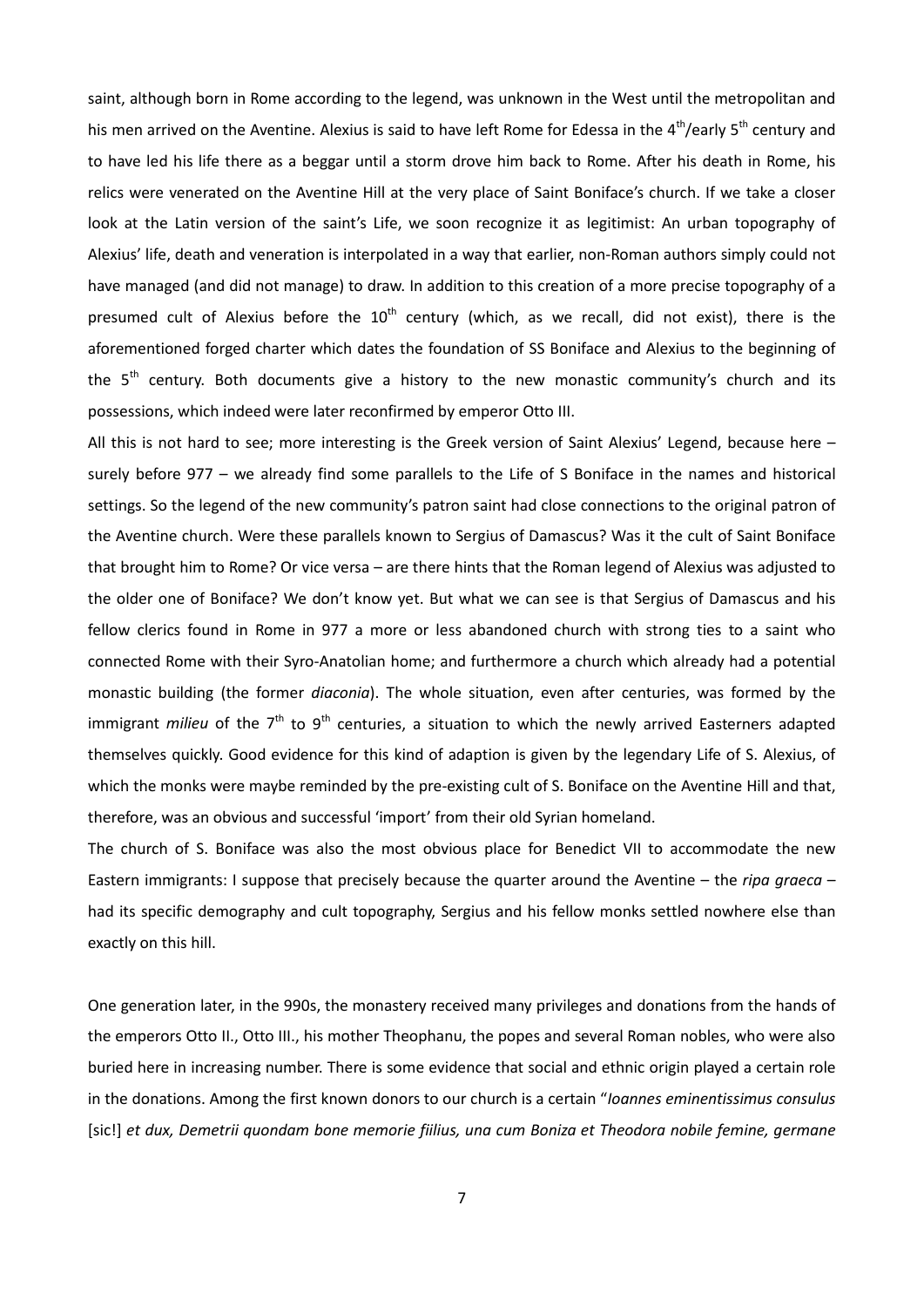*mee*<sup>"18</sup>. Although we have to be very careful when identifying personal names with certain origins, even more so at a date as late as 987, the connection of these names with a 'Greek' monastery is an interesting finding: John, Demetrius and Theodora are of definite Eastern origin, and perhaps Boniza too can be found favored among the descendants of former Eastern immigrants<sup>19</sup>. Even more appealing is the appearance of the titles of traditional urban offices (*consul*, *dux*) in the hands of such an interesting family as the one presented here. Other charters, though, seem to suggest that the family was also linked through marriage to Frankish/Latin nobles in the city.<sup>[20](#page-7-2)</sup> This is and remains a basic difficulty in observing the process of immigrant integration: The closer we get in the source material to our field of interest, the more the humans concerned elude our view.

For the ensuing decades, and therefore in a third phase of migration and cross-cultural interaction on the Aventine, it was important that the monastery had both the Great Benedict and the pious Basil as its patrons, as said above. The nearly symbiotic situation of Greeks and Latins under one abbot was an enormous innovation of Benedict VII and is singled out among his merits in his epitaph. $^{21}$  $^{21}$  $^{21}$  The newly founded and soon flourishing monastery attracted monks from the Greek-speaking parts of Southern Italy and Sicily who were fleeing from Arab raids and invasions. One of them was Saint Nilus the Younger from Rossano, who was a friend of the first abbots and was repeatedly a guest of SS Boniface and Alexius. But important Latin clerics also came here. The mixture of Benedictine and Basilian forms of monasticism that could only be found here seems to have been attractive for immigrants; the monastery became an important exponent of the spiritual and cultural life of Rome around AD 1000. There was a social network in and around our Aventine monastery which firmly connected people of different origins and languages. Among the immigrant monks of SS Boniface and Alexius the most prominent is probably Adalbert of Prague, who, together with his brother Radim/Gaudentius (the later archbishop of Gniezno), came to the Aventine twice, both times surely with the will to stay permanently. His monastic experiences are reflected in his foundation of the first Benedictine monastery of Bohemia in Břevnov – dedicated to Saints Benedict, Boniface, and Alexius!<sup>[22](#page-7-4)</sup> Furthermore the Roman monastery was after Adalbert's arrival a crucial place in the planning of the missionary activity in East-Central Europe. The vicinity of pope and emperor, but also of Adalbert, Radim and a bit later of Bruno of Querfurt, the missionary to Prussia (who chose as his second name Boniface precisely on the Aventine Hill!), seems to have been highly conducive to these plans. Other well-known monks of SS Boniface and Alexius around 1000 were John Canaparus or Gregory of

Cassano, another monk from the Italian *mezzogiorno* who became teacher and godfather to Otto III and

<span id="page-7-0"></span> $18$  Charter # 2 in Monaci 1904: 366.

<span id="page-7-1"></span><sup>&</sup>lt;sup>19</sup> The name can be found only rarely and in different contexts, among which, however, there are some families of probable immigrant origin in Rome and Ravenna.<br><sup>20</sup> Cf. Charter # 1in Fedele 1904: 38-40.

<span id="page-7-2"></span>

<span id="page-7-4"></span><span id="page-7-3"></span>

<sup>&</sup>lt;sup>21</sup> Printed in MGH PP V, 335-336. <sup>22</sup> Cf. the privilegue by pope John XV., in: Migne PL 137: 847-848.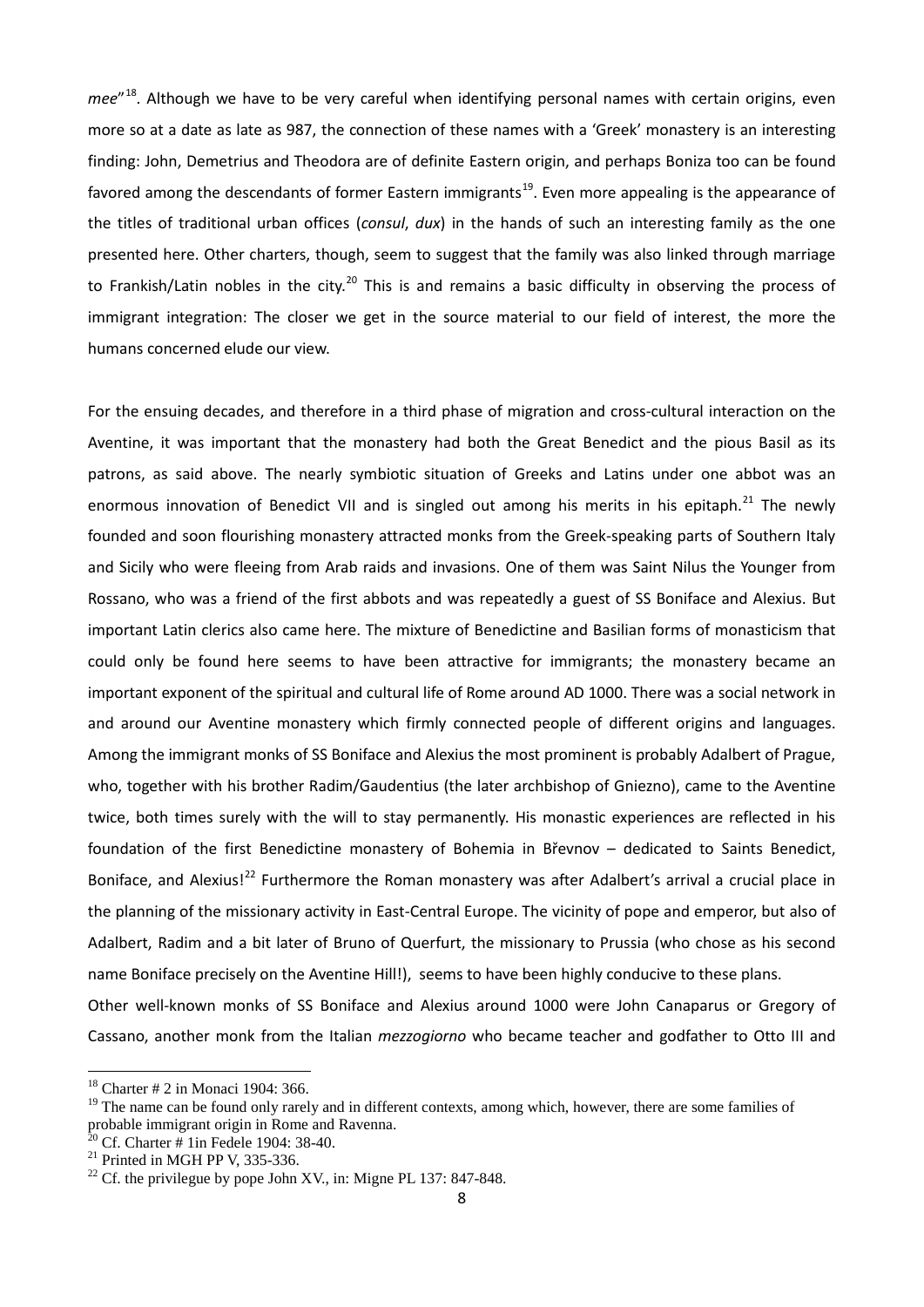later the first abbot of Burtscheid near Aachen. In the center, however, of this dense network there is yet another migrant: Theophanu, the wife of Otto II and mother of Otto III. The *imperatrix* had personal contacts with all of the monks of our monastery named in the sources. Without any attempt to properly reconstruct these interconnections here, one should recall the reasons that Theophanu was at the very center of this monastic network. On the one hand, there was the local neighborhood: The imperial *palatium* where the emperors stayed for months or even years during their visits to Rome was probably on the Aventine Hill, in immediate vicinity to SS Boniface and Alexius. On the other hand, Theophanu's own Eastern origin made her highly interested in Greek spirituality and the Hellenic education of her son. And, more generally, these reasons cannot be understood without the social situation of patronage – the promotion of monastic culture and learning by members of the highest social stratum. The example of Theophanu shows again that cross-cultural interaction cannot be understood without the social patterns beneath it, which have horizontal (who interacted with whom?) and vertical aspects (by which means and to which ends did people interact?) which shape a person's 'cross-cultural potential'.

Even at a first glance, without studying all the connections among the monks of the  $10^{th}$  century monastery of SS Boniface and Alexius and all their connections to the imperial court, we can assume that the specific Greek-Latin mixture of this Aventine monastery made it attractive to immigrants from different regions and not least for the Ottonian court. There are interesting cross-cultural prospects from the top of our Roman Hill: Further research should deal with the question of how this specific constellation of spiritual-monastic fervor, missionary plans and efforts created something new that spread far beyond Rome (namely to Aachen and Prussia). It will be important to keep in mind the social setting: Not merely 'Greek' and 'Latin' education or 'cultures', but certain persons in concrete urban circumstances were at the source of these innovations.

The example of SS Boniface and Alexius on the Aventine Hill shows that research in processes of acculturation and social networks should go hand in hand. Immigrant communities seem to me a particularly appealing field of study, and in the case of early medieval Rome also an enjoyable one. Using one Roman monastery as an example, I hope to have made clear that subsequent phases of immigration indeed were attached to one other, so that a *milieu* grew from previous immigrant communities in which later immigrants were accommodated. Further I hope to have shown that such communities can be understood as networks – social but also local ones. If we succeed in examining the social framework of cultural innovation, the examination of Greek immigrants in early medieval Rome will bring instructive insights in the cross-cultural potential of immigrant networks.

9